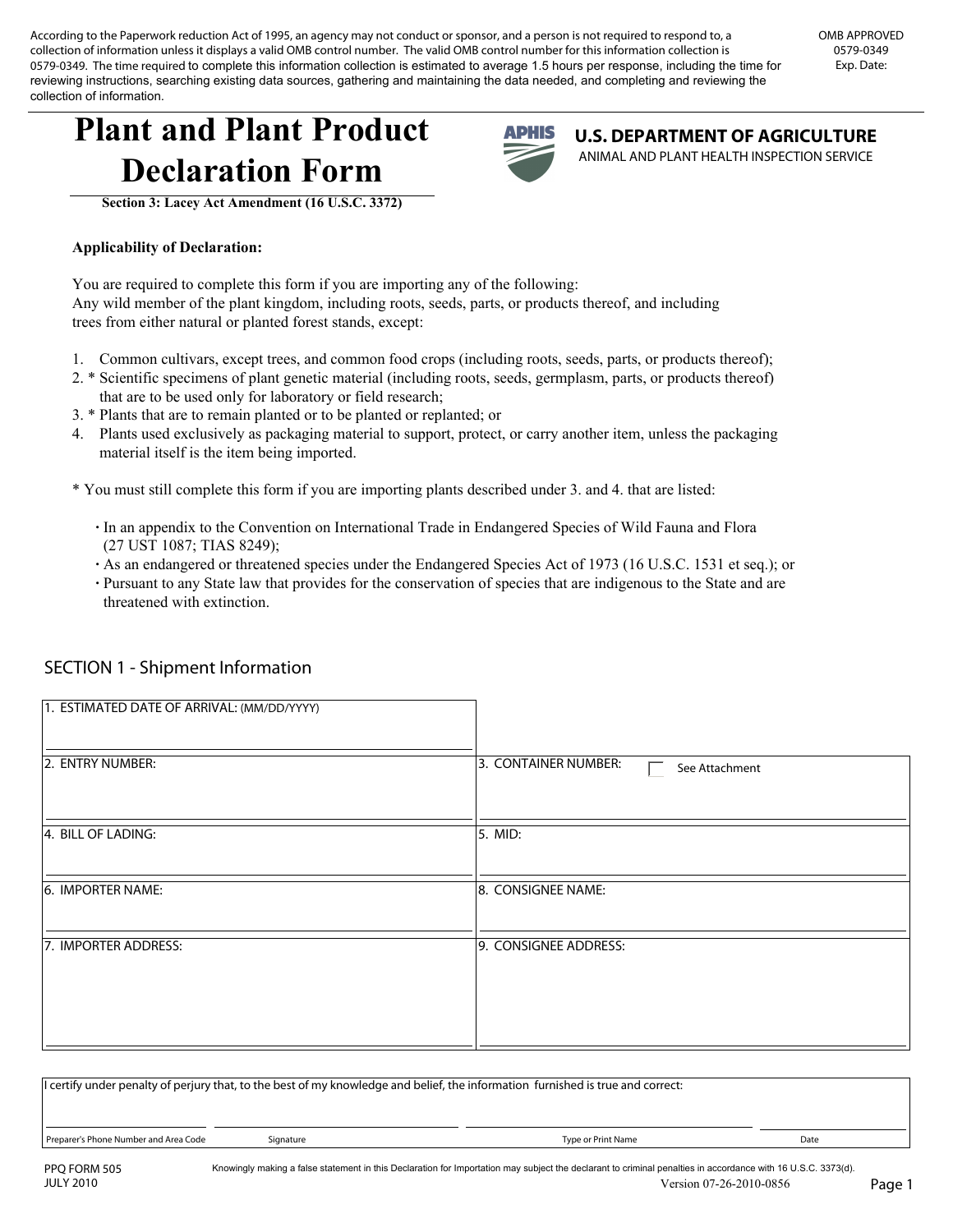## SECTION 2 - Compliance with Lacey Act Requirements (16 U.S.C. 3372(f))

| 10. DESCRIPTION OF MERCHANDISE:                                     |                                                   |                                   |                                                | 11. HTSUS NUMBER: (no dashes/symbols) |                             |  |  |
|---------------------------------------------------------------------|---------------------------------------------------|-----------------------------------|------------------------------------------------|---------------------------------------|-----------------------------|--|--|
|                                                                     |                                                   |                                   |                                                | See Attachment                        |                             |  |  |
|                                                                     |                                                   |                                   |                                                | 12. ENTERED VALUE: (in U.S. Dollars)  |                             |  |  |
| For each article or component of an article, provide the following: |                                                   |                                   |                                                |                                       |                             |  |  |
| 13. ARTICLE/ COMPONENT OF<br><b>ARTICLE</b>                         | 14. PLANT SCIENTIFIC NAME:<br>(Genus and Species) | 15. COUNTRY OF<br><b>HARVEST:</b> | 16. QUANTITY OF 17. UNIT OF<br>PLANT MATERIAL: | MEASURE:                              | 18. % RECYCLED<br>MATERIAL: |  |  |
|                                                                     |                                                   |                                   |                                                | $\blacktriangledown$                  |                             |  |  |
|                                                                     |                                                   |                                   |                                                | $\blacktriangledown$                  |                             |  |  |
|                                                                     |                                                   |                                   |                                                | $\overline{\phantom{0}}$              |                             |  |  |
|                                                                     |                                                   |                                   |                                                | $\blacktriangledown$                  |                             |  |  |
|                                                                     |                                                   |                                   |                                                | $\overline{\phantom{a}}$              |                             |  |  |
|                                                                     |                                                   |                                   |                                                | $\blacktriangledown$                  |                             |  |  |
|                                                                     |                                                   |                                   |                                                | $\blacktriangledown$                  |                             |  |  |
|                                                                     |                                                   |                                   |                                                | $\blacktriangledown$                  |                             |  |  |
|                                                                     |                                                   |                                   |                                                | $\overline{\phantom{a}}$              |                             |  |  |
|                                                                     |                                                   |                                   |                                                | $\blacktriangledown$                  |                             |  |  |
|                                                                     |                                                   |                                   |                                                | $\blacktriangledown$                  |                             |  |  |
|                                                                     |                                                   |                                   |                                                | $\blacktriangledown$                  |                             |  |  |
|                                                                     |                                                   |                                   |                                                | $\overline{\phantom{a}}$              |                             |  |  |
|                                                                     |                                                   |                                   |                                                | $\blacktriangledown$                  |                             |  |  |
|                                                                     |                                                   |                                   |                                                | $\blacktriangledown$                  |                             |  |  |
|                                                                     |                                                   |                                   |                                                | $\blacktriangledown$                  |                             |  |  |

| If certify under penalty of perjury that, to the best of my knowledge and belief, the information furnished is true and correct:                             |           |                    |      |  |
|--------------------------------------------------------------------------------------------------------------------------------------------------------------|-----------|--------------------|------|--|
| Preparer's Phone Number and Area Code                                                                                                                        | Signature | Type or Print Name | Date |  |
| Knowingly making a false statement in this Declaration for Importation may subject the declarant to criminal penalties in accordance with 16 U.S.C. 3373(d). |           |                    |      |  |
| DDO EODM 505                                                                                                                                                 |           |                    |      |  |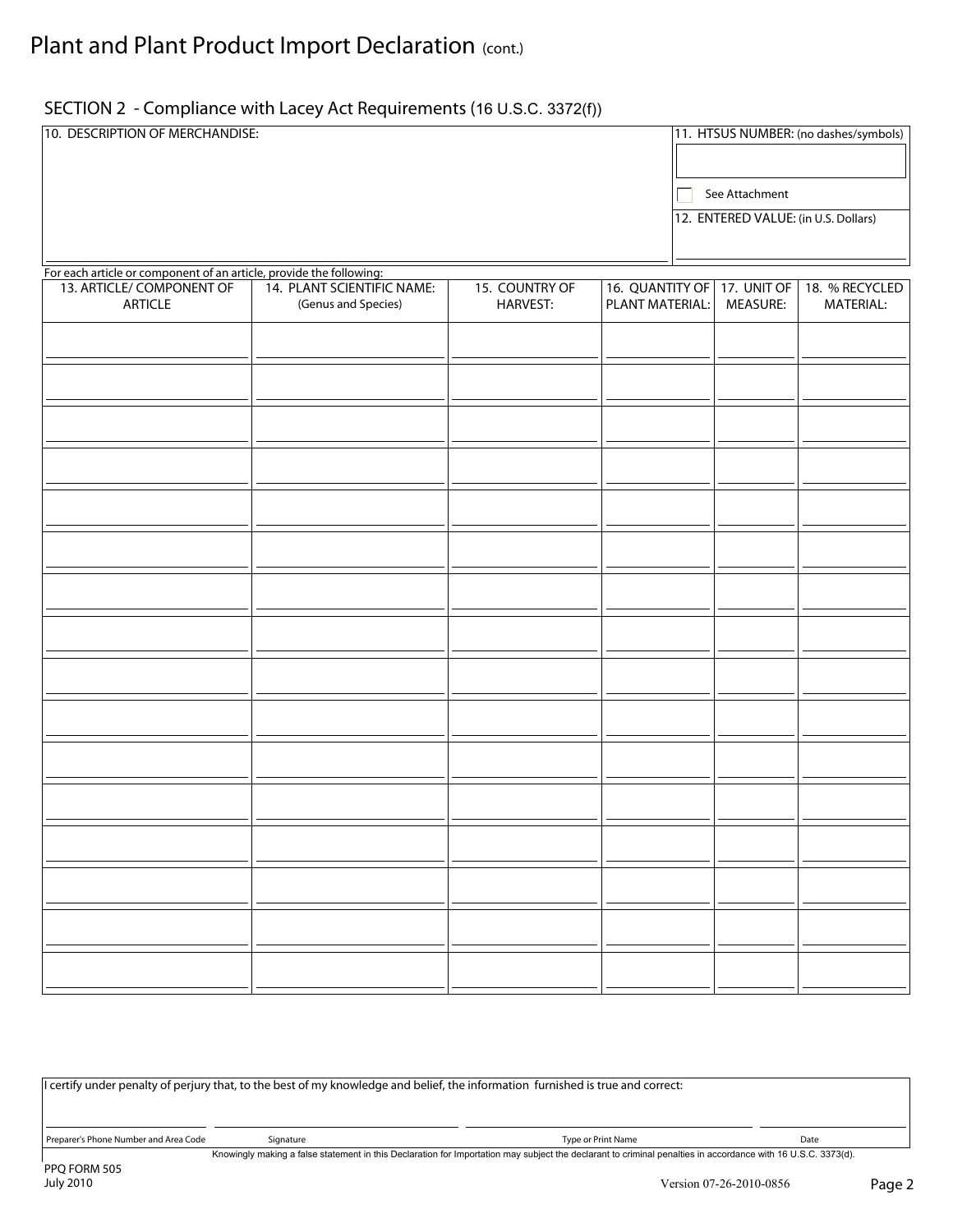- **1. Estimated Date of Arrival:** Enter the date (MM/DD/YYYY) that the product is expected to enter the United States of America.
- **2. Entry Number:** Enter the U. S. Customs entry number assigned to this shipment. (Format: xxx-xxxxxxx-x)
- **3. Container Number:** Enter the number of the shipping container in which the product is being shipped - available from your shipping company. If you have more than container number in your shipment, check the "see attachment" box, and list all of the containers on a separate sheet. Attach the container list to the PPQ 505. If there is no container number, please leave this section blank.
- **4. Bill of Lading:** Enter the Bill of Lading (BOL) number assigned to this shipment available from the shipping company. If there is no Bill of Lading number, please leave this section blank.
- **5. MID:** Manufacturer Identification Code available from the manufacturer or customs broker (19 CFR Appendix to Part 102).
- **6. Importer Name:** Enter the name of the import company or individual for the product.
- **7. Importer Address:** Enter the address of the import company or individual in #6.
- **8. Consignee Name:** Name of the individual or company who ordered and will ultimately receive the shipment.
- **9. Consignee Address:** Enter the address of the individual or company in #8.
- **10. Description of the Merchandise:** Enter the name of the plant or plant product, and its use (example: wooden spoons for kitchenware). If the use is unknown, enter only the name of the product (example: lumber).
- **11. HTSUS Number:** Enter the Harmonized Tariff Code for the merchandise described in #10 - available at http://www.usitc.gov/tata/hts/. If you have more than one HTSUS number for your shipment, check the "see attachment" box, and list all of the HTSUS numbers on a separate sheet. Attach the HTSUS number list to the PPQ 505.
- **12. Entered Value (in U.S. Dollars):** Write the entered value of the imported merchandise described in #10 in U.S. Dollars.
- **13. Article/Component of Article:** Enter a brief description of each article, or component of an article, that is manufactured from plants or plant parts. (Example: A decorative item including a wood frame and 100 % recycled paperboard - enter the frame as a line item, and record the percent recycled material in the paperboard in section #13.)
- **14. Plant Scientific Name:** For each article/component in #14 enter the scientific name (example: See next page). If the species of plant used to produce the product varies, and the species used to produce the product is unknown, enter each species that may have been used to produce the product.